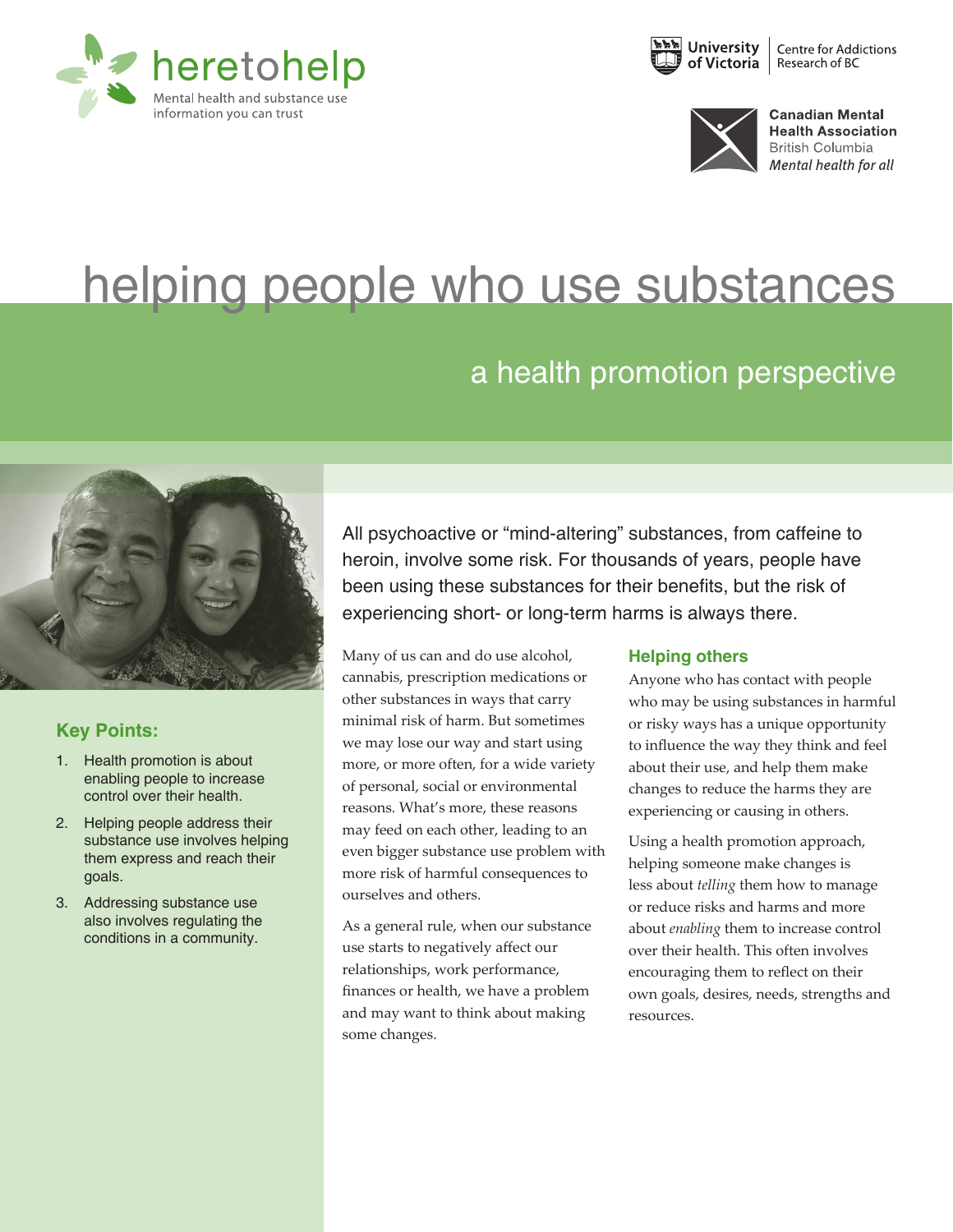This perspective helps us to work with people to support them in making sense of the complexity of factors that influences their health and well-being, to increase their capacity to manage those factors in achieving their goals and aspirations and, ultimately, to engage with them and their communities in creating healthier environments.

#### **The helping path**

The goal in helping people is recovery, viewed as overcoming the negative impacts of a mental health or substance use problem.

Some people use "recovery" to refer to a lifestyle that involves complete abstinence from alcohol or other drugs. To them, the use of the substance at any time after achieving a period of abstinence means "relapse."

But a growing number of health professionals and others are associating recovery with a person's ability to manage the normal expectations of daily life, whether this involves substance use or not. In this context, helping involves encouraging people to see themselves

as an integral part of the healing process. It means both rejecting ideas of simplistic cures and discouraging people from passive acceptance of "expert" interventions. It means acknowledging that each one of us has a fundamental right and responsibility to manage our own life. A recovery perspective is about building capacity in people and communities to support self-regulation.

#### **Getting there**

For a long time, treatment experts believed that real change in people's lives can only happen after abstinence is achieved. That is, a person must stop drinking or "get off drugs" completely in order to get their life together. But recovery management is radically changing this idea. We now understand that people often need to get their lives together in order *to consider* no longer using alcohol or other drugs.

Treatment, in this context, refers to any intervention that helps a person deal with the physical and psychosocial harms related to their substance use. Time-limited interventions (such as

withdrawal management or counselling) are often helpful, but they represent just one part of a larger, comprehensive response.

While some experts will continue to prefer abstinence as the ultimate goal, a more respectful and fair goal is to help a fellow human take control of their life. After all, the path of recovery is varied and, for many people, abstinence may not be immediately realistic or desired, especially early in the recovery process.

### how to help

Every relationship begins with a process of establishing a partnership.

One of the best ways to help is to explore ambivalence and evoke "change talk."

Supporting change involves helping someone develop and implement a plan.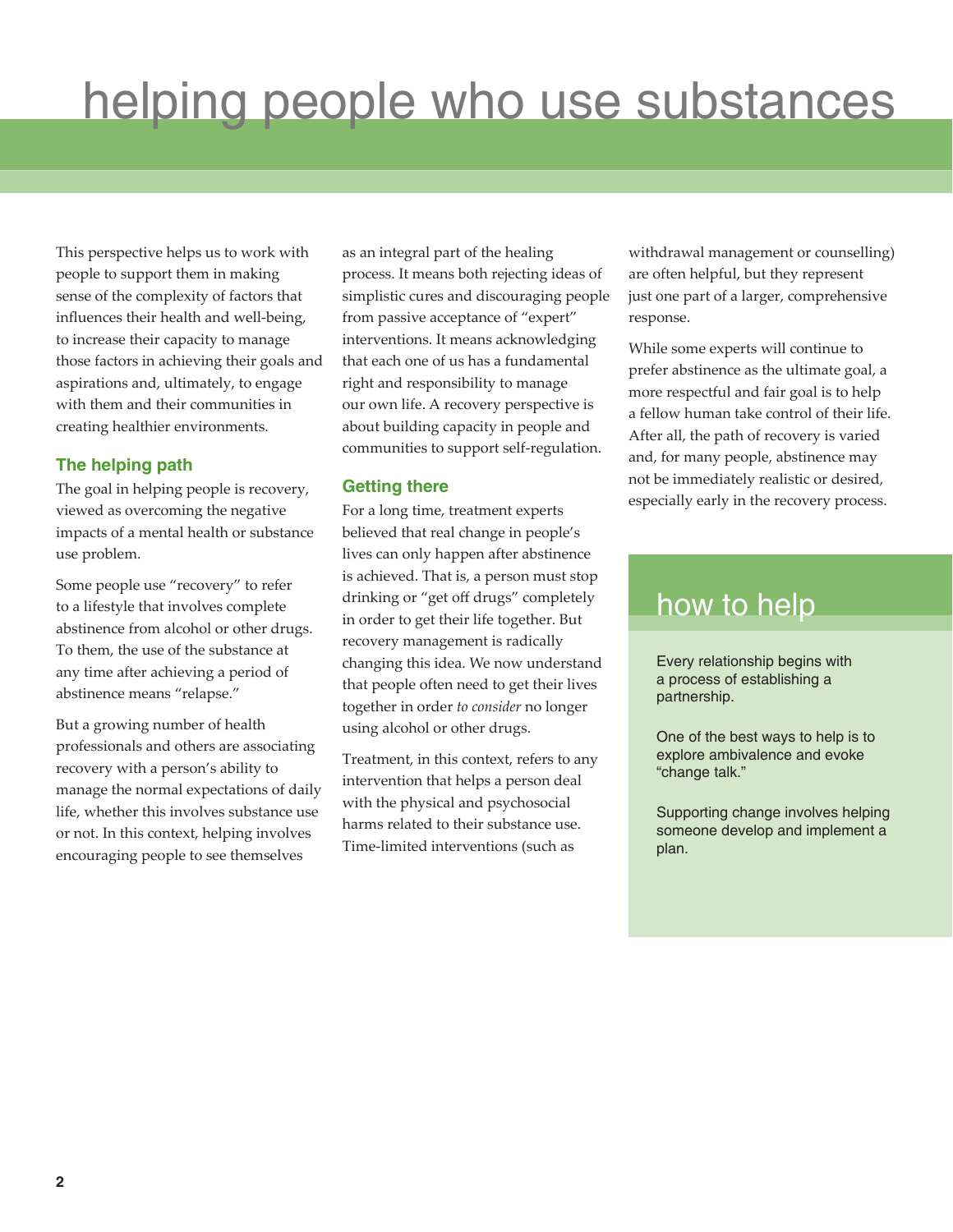### **Helping another person – a motivational approach**

All of us are agents of change, though we may not realize it. In our daily lives, we use language to not only share information but also to influence one another's behaviour. This could be in asking for help or in trying to help another person make a change in their behaviour or lifestyle.

Despite our best intentions, however, we can fall into the trap of forgetting whose life it is that we are trying to help. Miller and Rollnick use the analogy of "sitting together on a sofa while the person pages through a life photo album. You ask questions sometimes, but mostly you listen because the story is the person's own."

#### **Helping qualities**

Truly helping a person involves a commitment to advancing their best interests. The process starts with the assumption that people are experts on themselves, and the acknowledgement that no one can be expected to have all the right answers for someone else.

Helping is not fixing. It is a partnership in which we must be attuned to our own aspirations as well as those of the other person. It involves an acceptance of what the other brings to the relationship and a respect for the other that makes exploitation impossible.

Helping also involves what Carl Rogers called accurate empathy, that is, an active interest in understanding the other person's "inner world of private personal meanings as if it were your own, but without ever losing the 'as if' quality." This is not about identification with or feelings of pity for the other person. It is about believing that the other person's views are relevant and important. The opposite of empathy is imposing one's own views on the other person.

Being a helper is like being a friend. By learning and practising the spirit of helping (what Miller and Rollnick call the spirit of motivational interviewing), you can become an *expert friend*. And no matter what level of professional training you have, you can be a *friendly expert*.

#### **Spirit of helping**

Using a motivational approach (based on the principles of motivational interviewing articulated by Miller and Rollnick) means drawing out and strengthening the other person's internal readiness to change. It means relating to them in a way that is collaborative, not confrontational and coercive. And it involves affirmation of the person's self-efficacy—building their confidence

to face a task and succeed. Instead of trying to fix or solve things in their life, the emphasis is on helping the individual express and reach their goals. It is essentially steering a conversation toward possibility and action. The steps below reflect this spirit of helping.

#### **Step 1: Building a Partnership**

Every relationship begins with engagement—a process of establishing a partnership. Helping a person manage their substance use behaviour is not a matter of an expert doing something to the person, like giving medicine. Rather, it is a collaboration between experts. Factors about both parties and the context and culture in which they interact can affect the level of engagement. Informal chatting may help create a level of comfort, but the conversation must move to a focus on personal concerns and goals if it is to be truly engaging. Along the way, attention to several basics is helpful.

*Profound acceptance* of the other person is essential. This does not mean approving the person's behaviour or choices. It does require a belief in the worth and potential of the other. It involves trying to understand the person's point of view while drawing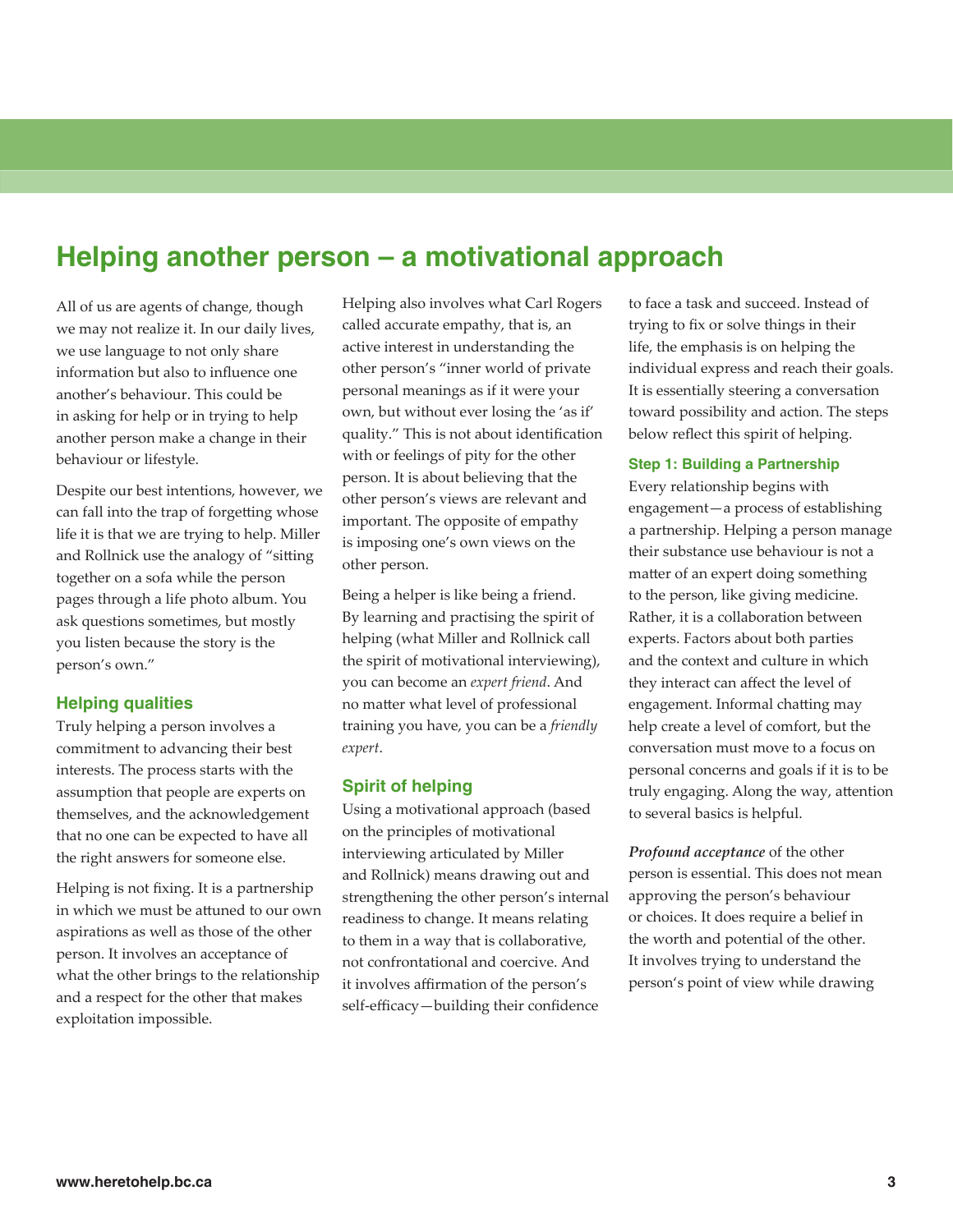out their reflections about their situation and deciding together if and what they would like to change. And it means a commitment to the person's right to self-determination—the freedom to be and to choose. Without such a respectful relationship, it will be difficult to help a person move toward positive changes.

*Good listening* is fundamental. The most powerful forces for change are within the individual. Good listening helps a person explore their own experience and reflect on how to move forward. It also helps in avoiding the tendency to dispense expertise. But good listening is also active. It shows sincere curiosity and involves reflecting back the meaning the person is communicating in a way that helps the person clarify thinking and focus on issues that might promote positive change.

*Affirmation* is another essential ingredient. To affirm is to accentuate the positive, to acknowledge what is good. This includes acknowledging the person's worth and autonomy. To affirm is to support and encourage, to express confidence in the individual's ability. People are more likely to trust someone who recognizes and affirms their strengths, and are more willing to attempt change when they can buy into a positive assessment of their own abilities.

## "I want to cut down on my drinking."

Some open questions that might be used following such a statement include:

*Why do you want to do that?*

*How would your life be different if you did that?*

*How can I help you with that?*

Notice how each question encourages the person to reflect and talk more about the *change*, reinforcing the *commitment to change*.

#### **Step 2: Nurturing Change Talk**

Most people who need to make a change are aware of reasons to change and reasons not to change, and sometimes they get stuck. This is known as ambivalence. One of the best ways to help people is to help them explore this ambivalence and to evoke "change talk," any speech that favours change. Change talk comes in many forms. Some forms signal a growing willingness to change (I want to, I can, or I need to). Others express a commitment (I will) or identify actions or orientations toward such a commitment. Engaging in change talk encourages change. So how can we evoke change talk?

*Open questions* invite a person to think a bit before responding. Open questions do not often have "right" answers, meaning it is not easy to predict how the person will respond. Closed questions, on the other hand, ask for specific information or short answers. When used in response to change talk, open questions encourage further reflection and more change talk.

*Discrepancy* is the feeling that a behaviour is out of line with a goal or value. People are more likely to be motivated to change a problematic behaviour when they see a difference or discrepancy between the way their life is right now—for instance, their current use of alcohol or other drugs and the related problems—and the way they'd like their life to be. When you sense a discrepancy, posing open questions about it, or drawing attention to it by restating what was said, might encourage further reflection and clarity.

*Dealing with discord* means avoiding arguments with a person who rejects the need for change. It means acknowledging that the person is ultimately the one who'll make decisions about their health and well-being. Showing respect for what the person thinks is more helpful than trying to force or convince them. Sometimes you can agree with the person but reframe the issue slightly in a way that opens up new possibilities.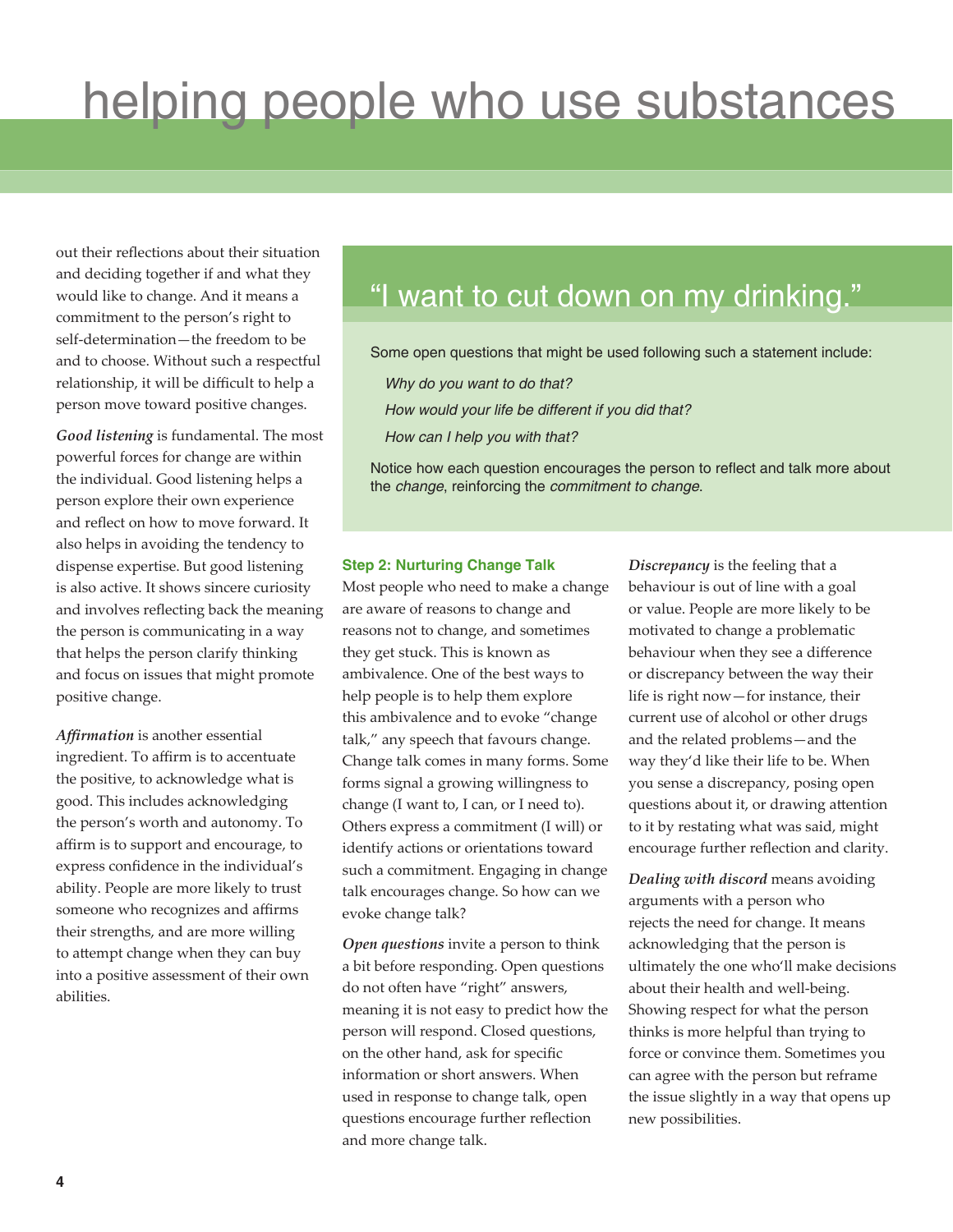#### **Step 3: Supporting Change**

Change happens when someone wants to change, feels able to change and develops a plan to change. There are many models for developing a change plan. In a motivational approach, the plan must be developed by the person who will be doing the changing, not imposed by an expert. Supporting change involves helping someone develop and implement a change plan using all the principles of engagement discussed above.

#### **A word about culture**

The spirit of helping crosses cultural boundaries. The processes for engaging may differ across cultures, but respectful listening and accurate empathy provide a universal foundation. By recognizing people as experts on themselves, we can avoid the presumption of superiority implicit in many cross-cultural discourses.

Cultural competence, when it comes to helping to explore change, is less about having a pre-understanding about the other person's culture and more about awareness of the cultural norms of politeness and the conventions of discourse related to negotiating and planning. Some of these communication skills may affect the ability to build a partnership and to support effective action. But even these cultural communication skills can often be learned in the process when one begins with a deep sense of respect for the other person.

## **Shaping the community environment**

Every ecosystem, whether a geographical community like a municipality or region or an institution like a school or workplace, is unique. But there are some common factors that influence the health promotion potential of the environment.

#### **Inclusion**

To thrive, people need to belong to, and be an active part of, a community. Healthy communities provide a rich variety of means and contexts promoting connectedness and social inclusion. Building relational capacity is not only about providing opportunity, but also about nurturing skills. A focus on enhancing relationships (e.g., parent-child, child-school, familyneighbourhood, staff-clients, dialogue between various sectors or among faith communities, etc.) builds capacity for comprehensive community health by coordinating the assets of the entire community.

When we develop policies that promote the interests of some members of the community at the expense of others, we weaken the community. So, for example, a zero-tolerance policy, meant to protect the well-being of some, may cause harm to others who do not currently have the capacity to comply.

Not only our policies, but our practices too, need to reflect this commitment to inclusion. When programs operate on a one-size-fits-all model, or when system components operate in isolation, they are unlikely to meet the diverse needs of many clients. Rather than seeking to fix clients, service providers need to engage clients in processes of discovery and growth.

> Policies operate at many levels. Policies regulate access and availability of alcohol and other drugs. Policies play a role in how communities support citizens. Policies can reduce isolation, build connectedness and increase social capital.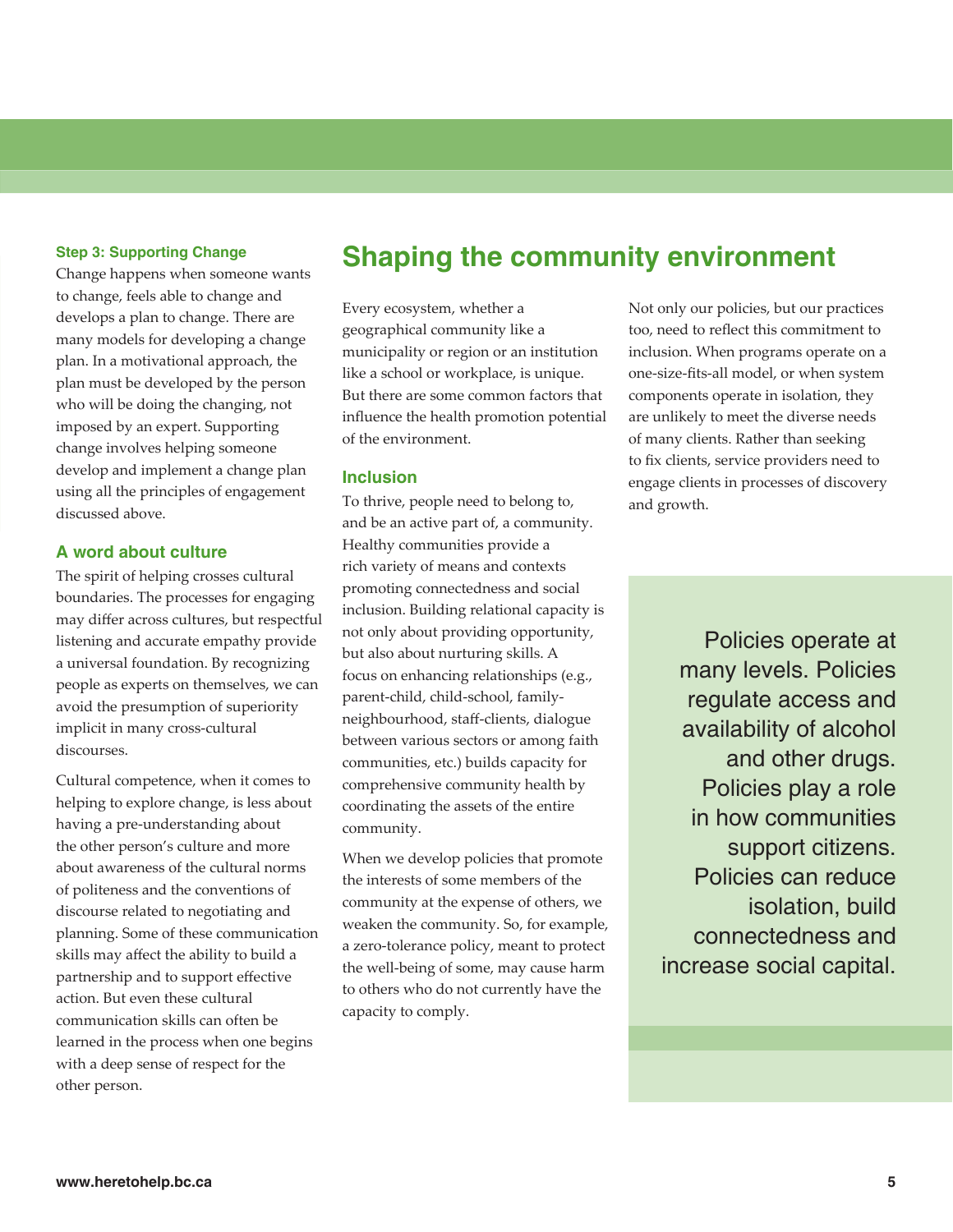#### **Policies that shape environments**

Policies operate at many levels. Policies to regulate access and availability of alcohol or other drugs will influence community norms and individual behaviour. For example, age restrictions for purchasing alcohol and graduated licensing programs draw attention to how alcohol affects people differently at different ages, and shape the standards of acceptable behaviour within the community.

Policies also play a role in how communities identify and support citizens who are at risk of developing problematic substance use patterns. Policies related to early childhood development, for example, can promote resilience. Likewise, policies that reduce isolation and build connectedness can increase social capital. In either case, the result is a reduction in problems and a greater sense of shared experience. Community policies can also ensure that those who are experiencing problems have ready access to a range of supportive services.

#### **Multiple strategies and approaches**

Matters of health and wellness are as complex as human beings themselves, and there is no "one way" to achieve well-being. Multiple strategies and approaches are needed to meet the needs of different individuals. So while some people may need highly structured environments in order to cope and maintain healthy patterns, others may find such environments overly stressful. Multiple strategies are also needed to ensure that various contributing factors are addressed.

A well-crafted policy that sets clear expectations can shape community norms. Using restorative practices with those who fail to act in accordance with those norms will increase commitment to the norms by linking people, who might be tempted to opt-out, back into the community. Likewise, programs that support individuals to be active

participants by creating opportunities or by developing skills increase the social capital of the community.

Each of these strategies is important in its own right, but it is in working together that they have their greatest impact. Recent reduction in tobacco use—influenced by increasing knowledge about cancer risk, sales restrictions, efforts to limit secondhand exposure, and changing social attitudes—is a case in point.

Substance use problems in a community are like frogs behaving strangely in a pond. It is obvious that we need to consider what in the community or "pond" is contributing to the behaviour. Managing substance use, risk and harm is always about more than providing treatment to individuals. It is about regulating the conditions in the community, whether the community is a social housing program, a school, a workplace or a larger community. It is about the frogs *and* the pond.

Helping people who use psychoactive substances must begin with a commitment to helping them take control of their own lives. This involves attention to both healthy settings and the health capacity of individuals.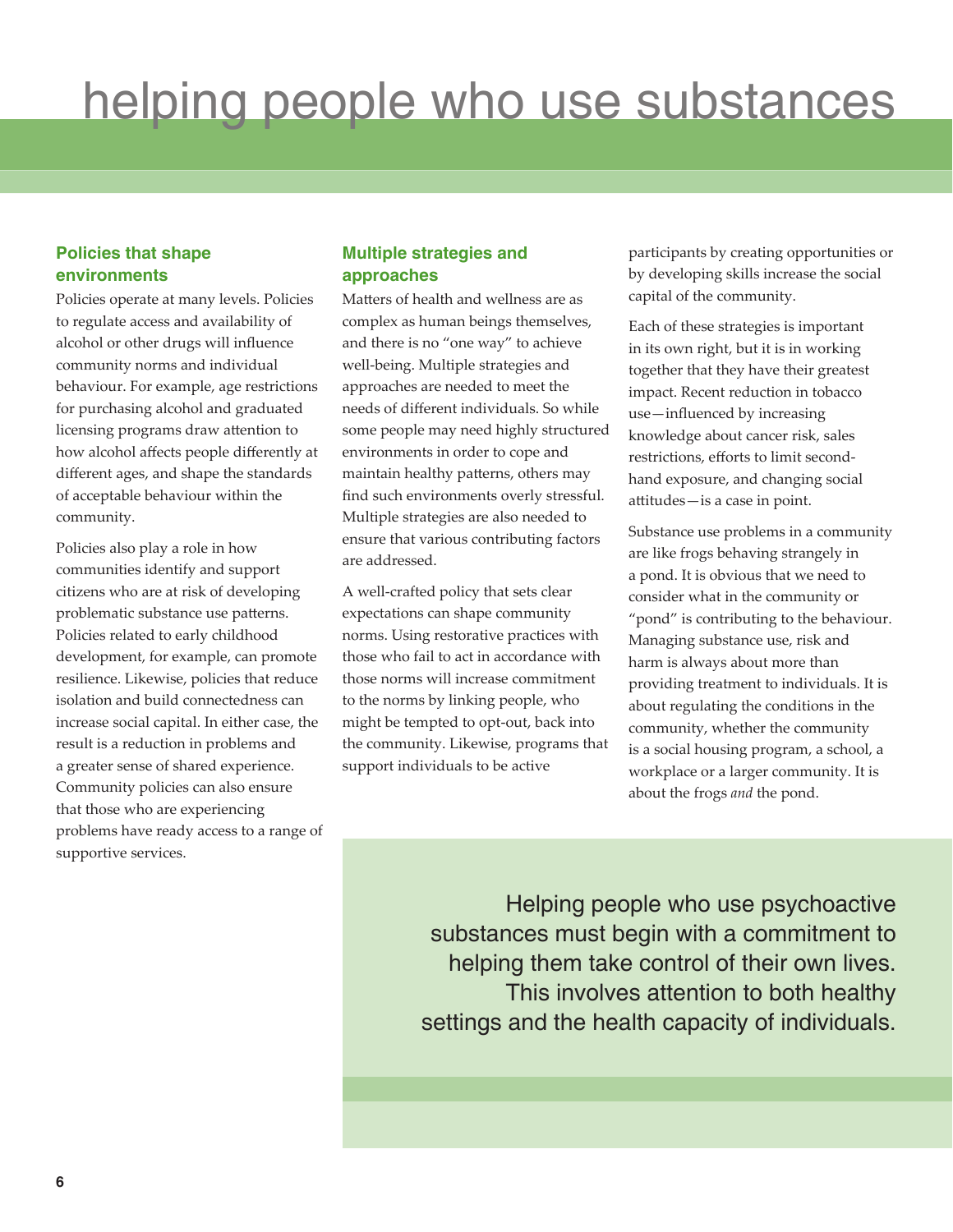### **Dealing with difficult situations**

Substance use problems typically present in the form of an incident related to the substance use of an individual or group of individuals. For example, a school administrator may be faced with a group of students who show up for class under the influence of cannabis. Or a shelter supervisor has to deal with an intoxicated patron who is threatening others.

When people are intoxicated, they are not usually able to engage in thoughtful conversation about their behaviour or their willingness to change. A helper's first concern is to determine what needs immediate attention and what can be better addressed later on. So asking a person who is drunk to deal with their alcohol issue is pointless. But getting them to a quiet and safe location to sober up could be immediately helpful and provide an opportunity to explore the alcohol use later.

Sometimes the problem, while related to an individual's substance use, has as much to do with certain environmental factors. For example, a program that works with clients who often use alcohol and that requires them to line up in a crowded space in order to access an important service is likely to experience significant disruption from agitated clients. Of course, getting clients to stop using alcohol might help, but redesigning the way clients access the service could also help solve the immediate problem.

#### **Preventing violence**

At times, the immediate issue is to reduce the risk of violence or aggression and ensure the safety of others. This may include calming one person down or keeping the peace among several people.

The factors that influence disruptive behaviour are multi-faceted and unique to each individual situation. Strategies can range from those that are supportive and promote autonomy to those that are boundary- and limit-setting.

Decisions regarding the approach to manage the situation should be based on knowledge of the person and the context in which the behaviour is taking place. Factors to consider include variance from the person's normal behaviour, level of danger of the behaviour and potential impact on others.

Early intervention before escalation occurs is critical. Interventions should be proportionate to the risk of harm. Some of the basic elements of preventing violence are summarized below.

*Connecting and engaging* with the person demonstrates mutual regard and trust. This shows the person they are valued and respected. It helps the person feel safe, listened to and cared for, thus reducing the need for aggressive behaviour.

*Expressing empathy* gains the person's trust and protects their self-esteem. Empathy is about taking a respectful and non-judgmental approach. It involves trying to understand the person's point of view, expressing concern and acknowledging their experience.

*Shared problem solving* helps establish the reason for the agitation and ways to resolve the issue. The focus is on establishing rapport, answering questions and trying to find areas of agreement.

Restrictions should be minimized as much as possible as this shows trust and promotes positive emotions and selfcontrol. However, knowing when to take an authoritative approach and move toward boundary- and limit-setting is an important aspect of managing disruptive behaviour. If the person is threatening or violent, an authoritative approach should be taken. The focus is on escorting the person to a safer area, combined with other measures such as crisis intervention.

Diffusing difficult situations should not be considered in isolation from other strategies and policies to help reduce risk and maintain safety. It is important to consider measures such as identifying and addressing sources of agitation, teaching coping mechanisms, encouraging open communication about feelings and emotions, and identifying and discussing feelings of anger and frustration.